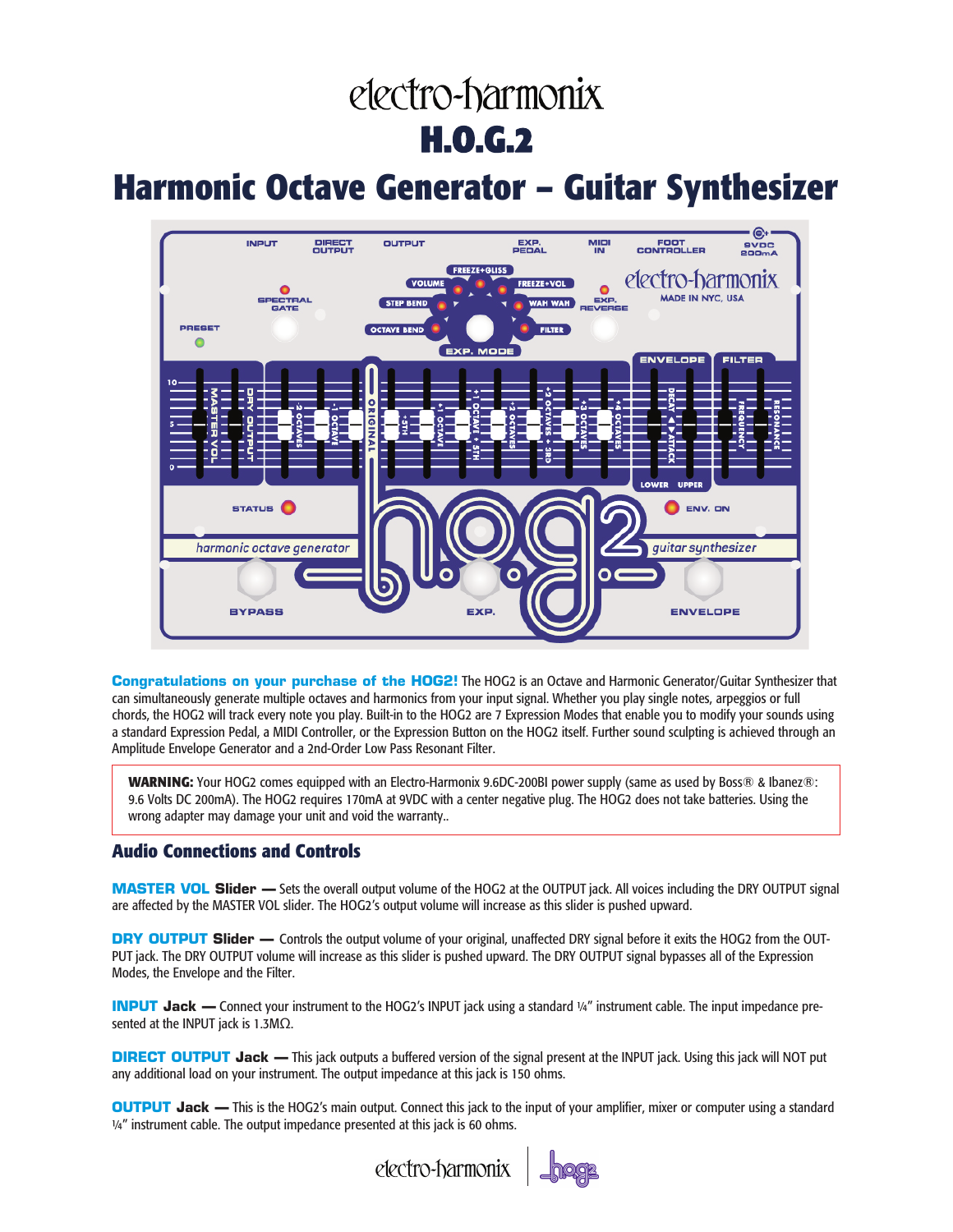**STATUS LED —** When the STATUS LED is lit, the HOG2 is in effect mode. When the STATUS LED is off, the HOG2 is in Buffered Bypass mode.

**BYPASS Footswitch —** Press the BYPASS Footswitch to toggle the HOG2 between Bufferred Bypass and Effect mode.

## **Voice Controls**

There are 10 Voice sliders on the HOG2. Each features a white cap with a black line and controls the output volume for its assigned voice. Throughout this manual we will refer to all of the generated octaves and harmonics as voices.

**-2 OCTAVE Slider —** Controls the output volume of the -2 OCTAVES voice, which is 2 octaves below the original input signal. The -2 OCTAVES signal will be 1/4 the frequency of the input signal. As this slider is pushed upward, the volume of the -2 OCTAVEs voice increases.

**-1 OCTAVE Slider —** Controls the output volume of the -1 OCTAVE voice, which is 1 octave below the original input signal. The -1 OCTAVE signal will be 1/2 the frequency of the input signal. As this slider is pushed upward, the volume of the -1 OCTAVE voice increases.

**ORIGINAL Slider** — Controls the output volume of the ORIGINAL voice. The ORIGINAL voice is your Dry signal sent through the Expression Modes, Envelope and Filter, so it is treated just like all other voices with a white cap. The volume of the ORIGINAL voice will increase as this slider is pushed upward.

**+5TH Slider —** Controls the output volume of the +5TH voice. The pitch of this voice is a perfect 5th note above the original input note. For example if you play an A note, the HOG will output the first E note above the A. The +5TH signal will be 1.5 times the frequency of the input signal. The volume of the +5TH voice increases as this slider is pushed upward.

**+1 OCTAVE Slider —** Controls the output volume of the +1 OCTAVE voice, which is 1 octave above the original input signal. The +1 OCTAVE signal will be twice the frequency of the original input signal. As this slider is pushed upward, the volume of the +1 OCTAVE signal will increase.

**+1 OCTAVE +5TH Slider —** Controls the output volume of the +1 OCTAVE +5TH voice. The pitch of this voice is a perfect 5th note above the first octave above the original input note. For example if you play an A note, the HOG will output an E note one octave higher than the +5TH slider's E note. The +1 OCTAVE +5TH signal will be 3 times the frequency of the input signal. The volume of the +1 OCTAVE +5TH voice increases as this slider is pushed upward.

**+2 OCTAVES Slider —** Controls the output volume of the +2 OCTAVES voice, which is 2 octaves above the original input signal. The +2 OCTAVES signal will be 4 times the frequency of the original input signal. As this slider is pushed upward, the volume of the +2 OCTAVES signal increases.

**+2 OCTAVES +3RD Slider —** Controls the output volume of the +2 OCTAVES +3RD voice. The pitch of this voice is a major 3rd note above the second octave above the original input note. For example if you play an A note, the HOG will output a C# note over two octaves above the input. The +2 OCTAVES +3RD signal will be 5 times the frequency of the input signal. The volume of the +2 OCTAVES +3RD voice will increase as this slider is pushed upward.

**+3 OCTAVES Slider —** Controls the output volume of the +3 OCTAVES voice, which is 3 octaves above the original input signal. The +3 OCTAVES signal will be 8 times the frequency of the original input signal. As this slider is pushed upward, the volume of the +3 OCTAVES signal increases.

**+4 OCTAVES Slider —** Controls the output volume of the +4 OCTAVES voice, which is 4 octaves above the original input signal. The +4 OCTAVES signal will be 16 times the frequency of the original input signal. As this slider is pushed upward, the volume of the +4 OCTAVES signal will increase.

**SPECTRAL GATE Button and LED —** When the SPECTRAL GATE LED is lit, the Spectral Gate function is active and in the signal path. Press and release the SPECTRAL GATE Button to toggle this function On/Off. The Spectral Gate emphasizes the loudest frequency or harmonic of the input signal and progressively reduces the volumes of other frequencies and harmonics in the input signal. Use the Spectral Gate to simplify the sound of the HOG2 and reduce background noise.

## **Envelope and Filter Controls**

**ENVELOPE LOWER & UPPER Sliders —** The Envelope sliders control the amplitude Attack or Decay of the voices. The LOWER slider controls the lower 5 voices (-2 Octaves to +1 Octave); the UPPER slider controls the upper 5 voices (+1 Octave +5th to +4 Octaves).

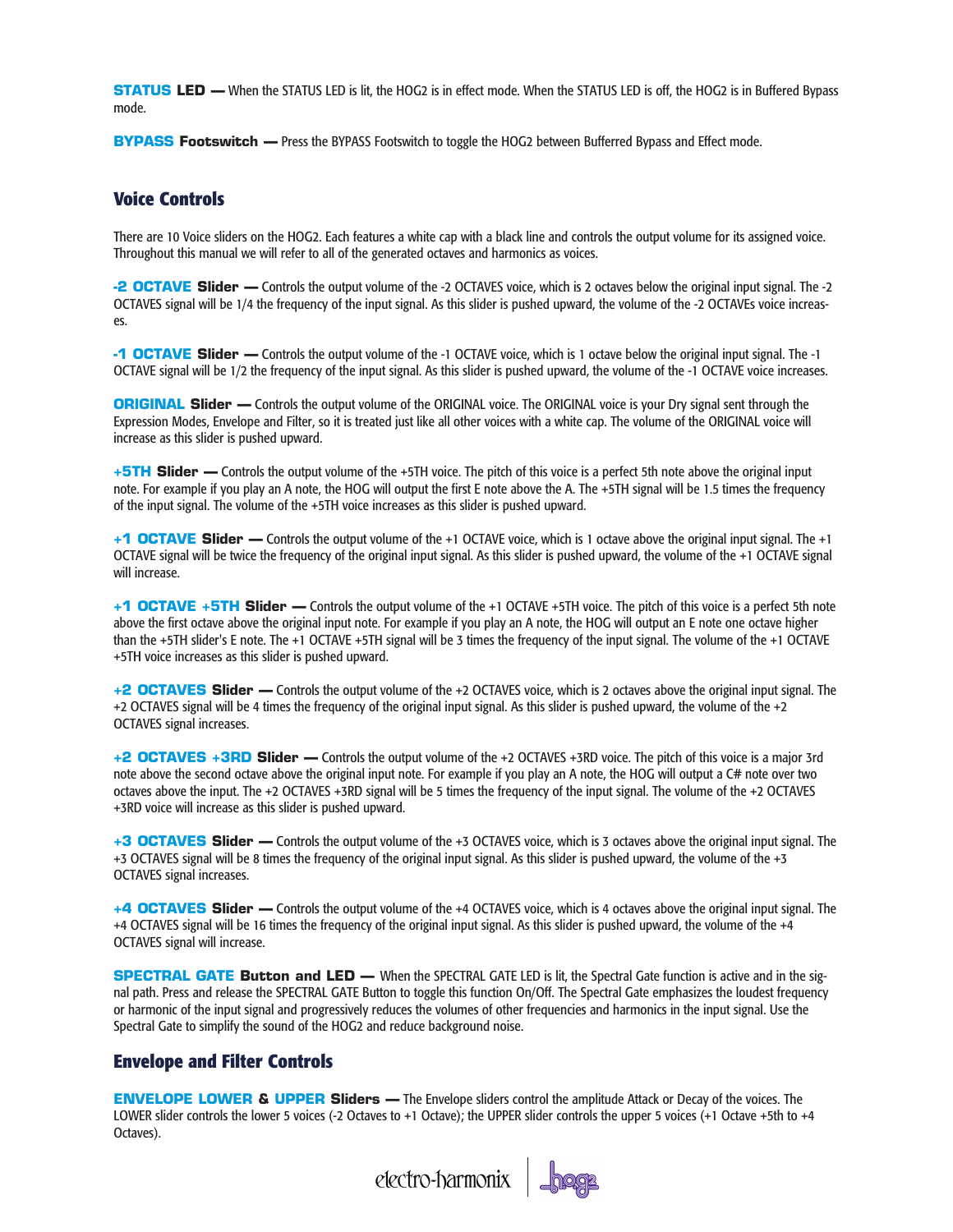The Envelope sliders have a center-detent; they click into place at the center of their travel. When set to the center-detent, there is no change to the voices' envelope: you have an instantaneous Attack and an infinite Decay. As you push the sliders up from the center, the rate of Decay increases until the notes are barely audible. As you push the slider down from the center, the rate of Attack increases so that your notes slowly fade-in.

**ENVELOPE ON LED — Indicates when the Envelope section is in or out of the signal path. When the LED is lit, the Envelope is On** and in the signal path. When the LED is off, the Envelope section is bypassed.

**ENVELOPE Footswitch —** Toggles the Envelope section ON / OFF.

**FILTER FREQUENCY Slider —** Controls the cutoff or peak frequency of the 2nd-Order lowpass filter. As the FREQUENCY slider is pushed upward, the cutoff frequency of the filter rises.

**FILTER RESONANCE Slider —** Controls the resonance, Q or peak of the filter. As the RESONANCE slider is pushed upward, the filter emphasizes the cutoff frequency more, creating an audible peak at the setting of the FREQUENCY slider.

All of the generated voices go through the filter at all times except in Wah Wah mode. If you do not want to hear the effects of the filter, move the FREQUENCY slider to its top position and the RESONANCE slider down to its bottom position.

### **Expression Controls**

**EXP. MODE Switch and LEDs —** The HOG2 has 7 different Expression modes. Each time you press the EXP. MODE button the HOG2 selects the next mode in a clockwise rotation. It starts with BEND 1 OCTAVE, ends with FILTER and then cycles back to BEND 1 OCTAVE. Each Expression Mode has it own LED which lights up when the mode is selected. The 7 Expression Mode LEDs form a semi-circle around the EXPRESSION MODE Switch.

**EXP. REVERSE Switch and LED —** This button reverses the direction of the Expression Mode currently selected. For example with the EXP. REVERSE LED off, in BEND 1 OCTAVE mode, as you move the expression pedal from heel to toe down, the pitch of the voices will continuously rise until you hit 1 Octave above. Press the EXP. REVERSE button so its LED lights up. As you move from heel to toe down, the pitch of the voices will continuously fall until you hit 1 octave below.

**EXP. BUTTON Footswitch —** This momentary footswitch enables you to take advantage of the 7 Expression Modes without needing an Expression Pedal. Pushing down on the EXP. BUTTON is equivalent to the toe down position of the Expression Pedal. Taking your foot off of the EXP. BUTTON is equivalent to the heel position of the Expression Pedal.

#### **The 7 Expression Modes are as follows (all descriptions assume you are using an Expression Pedal):**

**BEND 1 OCTAVE —** Continuously bends all of the generated voices up to 1 Octave UP (or 1 Octave DOWN with EXP. REVERSE LED ON). This is similar to using the whammy bar on a guitar or pitch bend wheel on a synthesizer. You can use this effect to obtain intervals that are between the original note and the octave. For example, you can set the expression pedal to obtain a major 6th interval.

**BEND 1 STEP — Continuously bends all of the generated voices up to 1 Step UP (or 1 Step DOWN with EXP. REVERSE LED ON).** Same effect as BEND 1 OCTAVE except the range is limited to just 1 step or the major 2nd interval. For example you can bend from an A note to a B note. This mode is especially nice for producing detuned effects.

**VOLUME —** Continuously varies the volume of the generated voices. As you move the pedal from heel to toe down, the volume will increase from 0 to 100% (or 100% to 0 with EXP. REVERSE LED ON).

**FREEZE + GLISS —** When in the heel position, you can play your instrument normally. When the toe is down, the HOG2 will freeze whatever notes you were playing at the time of pushing the Expression pedal down. You can then play over these notes with your DRY instrument. In between heel and toe down, the HOG2 will slide to the new note you play, from the previous note you played. The speed of the glissando is determined by the position of the Expression pedal, the closer the Expression pedal is to toe down, the slower the slide speed will be. For example, if you play an A note and then move the Expression Pedal down to 50%, it will freeze the A note. If you then play a B note, the HOG will slide up to the B note. This function is similar to portamento on a synthesizer. Freeze + Gliss is a very tricky mode, it takes some time to master. Though it can be frustrating at first, once you get it, it will open new doors to how you play guitar. Please note: Moving the Expression Pedal to the heel position erases the frozen note in memory.

**FREEZE + VOLUME** — Uses the Freeze function described in the Freeze + Gliss section but instead of Glissando, the Expression Pedal will act like a Volume control for the Freeze function. The further down you push the Expression pedal, the louder the frozen notes will be. When the Expression Pedal is in the heel position, you will not hear the octaves or harmonics. Please note: Moving the Expression Pedal to the full heel position erases the frozen note in memory.

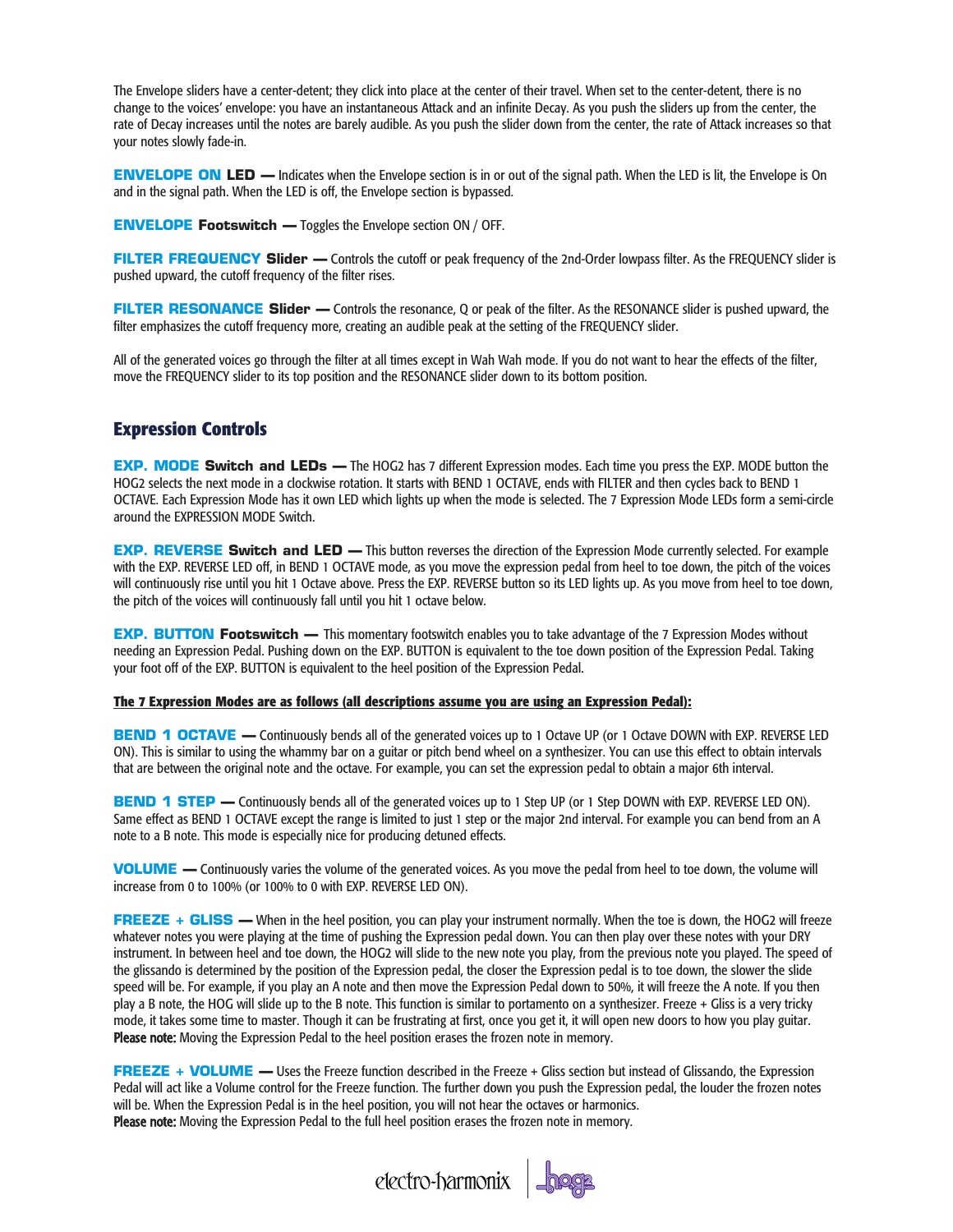**WAH WAH —** Turn your HOG2 into a wah pedal. All of the voices will go through a wah filter that you can modulate with the Expression pedal. The Filter's Frequency and Resonance sliders are inactive in this mode.

**FILTER —** Continuously varies the FREQUENCY slider of the Filter. The heel position is equivalent to the Frequency slider set to 0. The toe down position will equal the current setting of the FREQUENCY slider. To sweep through the entire range of the filter with your Expression pedal, set the FREQUENCY slider to 100%. Don't forget to also adjust the RESONANCE slider when in this mode, as it will have a dramatic effect on the sound of the filter sweep.

## **External Control Inputs**

**EXP. PEDAL Jack —** Plug the Expression Pedal into this jack. The Expression Pedal should have a Tip-Ring-Sleeve plug attached to it. It is important that the Expression Pedal have the correct polarity. The tip of the plug must be connected to the wiper of the potentiometer inside the Expression Pedal. If you are not sure what type of Expression Pedal to use, try to purchase one with a polarity switch, so that it will work with many different types of instruments. Some suggested Expression Pedals: Electro-Harmonix Expression Pedal, M-Audio EX-P, Moog EP-2, Roland EV-5 or Boss FV-500L.

**MIDI IN Jack —** The MIDI connector on the HOG2 allows external control over just above every parameter on the HOG2's top panel as well as loading/saving presets. Please see the end of this instruction manual for more detailed information on using the HOG2 with MIDI.

**FOOTSWITCH Jack** — Connect the Electro-Harmonix HOG2 Foot Controller to this jack using a standard 1/4" instrument cable to access up to 100 presets.

**PRESET LED** — This LED lights up solid to indicate that a preset is loaded. While a preset is loaded, if you move a slider or change a mode on the HOG2, this LED will blink rapidly, indicating that a preset is loaded but it has been changed since it was loaded. Please note: Pressing the BYPASS footswitch to change the status of the HOG2, will not cause the PRESET LED to blink nor will moving the connected expression pedal.

## **Presets and the HOG2 Foot Controller**

If you plug the HOG2 Foot Controller (sold separately) into the FOOT CONTROLLER phone jack on the HOG2, you will be able to store and load 100 presets. Use a standard ¼" instrument cable to connect the HOG2 Foot Controller to the HOG2. All slider positions, button settings and footswitch settings are saved within the presets, as well as the position of the Expression Pedal, Exp. Button or MIDI settings.

Alternatively one preset can be saved and loaded on the HOG2 by itself. It will load or overwrite the last preset number selected by the Foot Controller or MIDI. The HOG2 also has the ability to save and load all presets via MIDI CC and Program Change messages; see below for more information on using MIDI with the HOG2.

**Storing Presets:** The HOG2 is capable of storing its current setting into a preset. There are three ways to go about saving presets:

#### HOG2 FOOT CONTROLLER

Assuming the HOG2 Foot Controller is attached to the HOG2, turn the SELECT knob on the HOG2 Foot Controller to the preset number that you want to save to. Press and hold down the SELECT knob on the HOG2 Foot Controller. After a few seconds the digits on the HOG2 Foot Controller will shut off and then come back on, the preset is now saved. You can release the SELECT encoder.

#### HOG2 MAIN UNIT

The preset will be stored in the last selected preset location. Press and hold the EXP. MODE button for two seconds. After two seconds all of the EXP. MODE LEDs blink rapidly. After the LEDs stop blinking the preset is stored; you can release the EXP. MODE button. The factory default location is Preset 0.

#### MIDI

You can save the HOG2's current setting by sending a message using MIDI CC 117. The MIDI controller must be set to the HOG2's current MIDI Channel or the HOG2 must be set to OMNI ON. The data value that is sent along with MIDI CC 117 will be the location that the preset is saved in. The HOG2 overwrites the old preset that was at this location. For example, if you want to store your setting to preset number 3, send MIDI CC 117 with a data value equal to 3. The HOG2 can save up to 120 presets via MIDI (using values 0 through 119) any data value above 119, will be ignored.

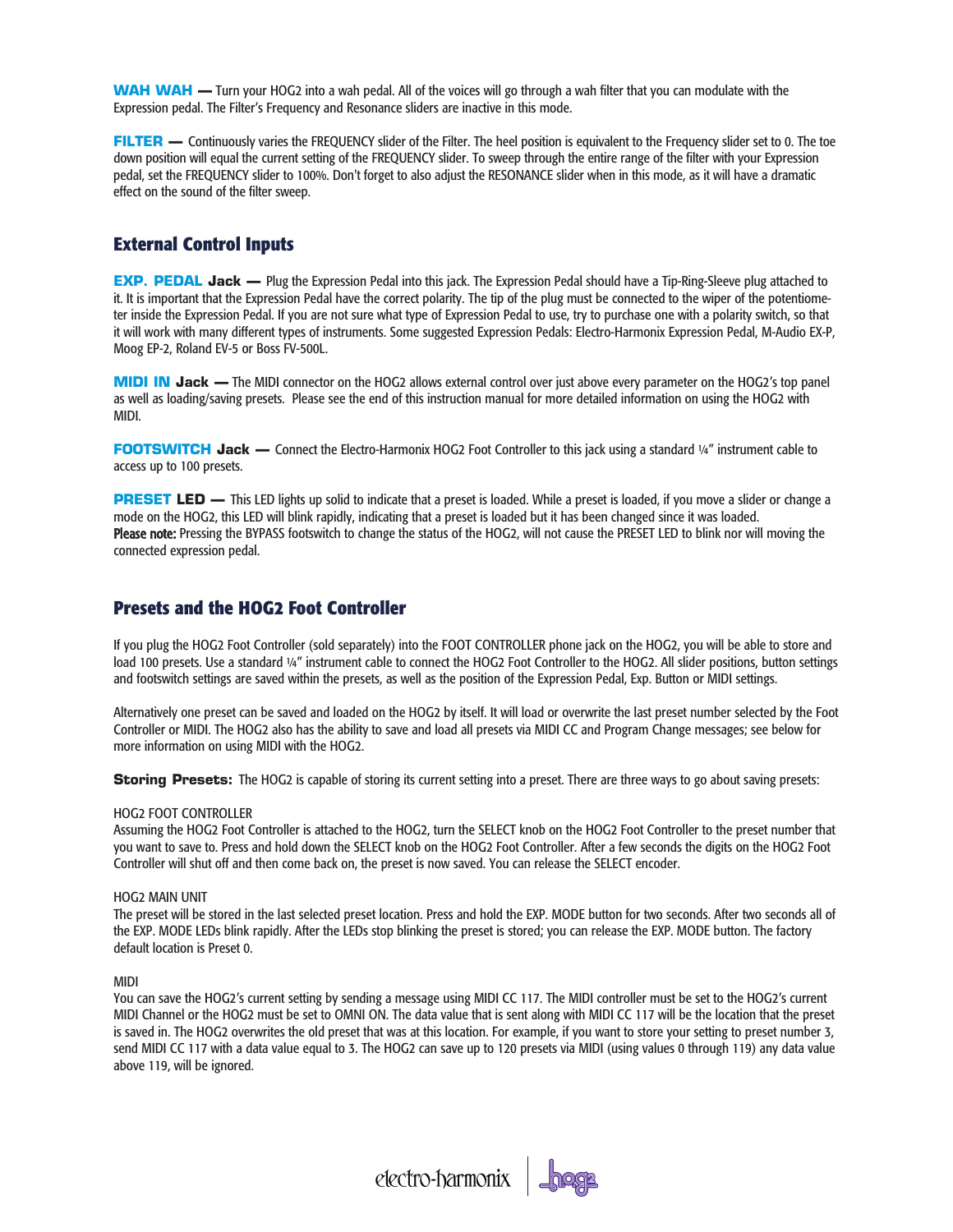**Loading Presets:** There are three ways to go about recalling presets in the HOG2:

#### HOG2 FOOT CONTROLLER

Press and release the UP or DOWN footswitch on the HOG2 Foot Controller. Each time you press these footswitches the preset number increments (UP Footswitch) or decrements (DOWN Footswitch) while loading the new preset at the same time. If you press and hold either of the footswitches on the HOG2 Foot Controller, it will increment or decrement by 10.

An alternate method for loading presets with the HOG2 Foot Controller is to use the SELECT knob. First turn the SELECT knob to the preset number that you want to load, then press and release the SELECT knob to load the preset. Upon loading a preset, the PRESET LED on the HOG2 will light up solid. The rightmost decimal point on the HOG2 Foot Controller will also light up indicating that the PRESET is loaded.

#### HOG2

Press and hold the SPECTRAL GATE button until the PRESET LED lights up. The HOG2 will load the preset last selected by the HOG2 Foot Controller or by MIDI. The factory default preset is Preset 0.

#### MIDI

#### Using Program Change Messages

The HOG2 accepts MIDI Program Change messages to load its stored presets as long as the MIDI controller is set to the HOG2's MIDI channel or the HOG2 is set to OMNI ON. As an example, if you want to load preset 10, send Program Change message 10 to the HOG2.

#### Using CC Messages

The HOG2 also loads presets upon receiving MIDI CC 118. The data value sent along with MIDI CC 118 indicates the preset number that will be loaded. For example if you want to load preset 51, send MIDI CC 118 with a data value equal to 51. The HOG2 can load up to 120 presets via MIDI (using values 0 though 119). Sending a value above 119 will unload the currently selected preset.

Upon loading a preset, the PRESET LED on the HOG2 will light up solid.

Please note: When you load a preset that has an Expression Pedal value other than 0 or heel, and no Expression Pedal is plugged in, it will load the Expression Pedal's saved setting. In this case, when the preset is loaded, the corresponding Expression Mode LED will blink rapidly; this tells you there is a pre-loaded Expression Setting. If you want to reset the Expression Setting, press the EXP. BUTTON or press the EXP. MODE Switch, the LED blinking will stop.

#### If an Expression Pedal is plugged into the HOG while loading a preset, the Preset's Expression Setting will not load.

**Unloading Presets:** There may be times when you want to unload or exit the currently loaded preset, so that you can use the HOG2 in its normal What You See Is What You Get (WYSIWYG) mode. Each method for loading presets has a way of unloading the presets as well. You do not have to use the same method for unloading a preset as you did for loading the preset. For example, you could load a preset with the HOG2 Foot Controller and then unload it using the HOG2 itself:

#### HOG2 FOOT CONTROLLER

To unload a preset using the HOG2 Foot Controller, press and release the SELECT knob on the foot controller. You will see both the PRESET LED on the HOG2 and the right decimal point on the Foot Controller shut off.

#### H<sub>O</sub>G<sub>2</sub>

Press and hold the SPECTRAL GATE button for two seconds. After two seconds you should see the PRESET LED on the HOG2 go off, at this point you are in WYSIWYG mode. You can then release the SPECTRAL GATE button.

#### MIDI

The HOG2 can unload a preset using either MIDI Program Change 126 or MIDI CC message 118. To unload using Program Change, send Program Change 126 to the HOG2. Program Change 126 toggles between loading the currently selected preset and loading WYSIWYG mode. To unload using MIDI CC, send CC 118 with a value above 119.

**Editing Presets:** After loading a preset, you can edit the preset and save it to a new location. This is easiest to do with the HOG2 Foot Controller, though it could also been done with MIDI. Using the HOG2 Foot Controller, load the preset you want to edit. After you make your edits, turn the SELECT knob on the HOG2 Foot Controller to the number you want to save it in. Then press and hold the SELECT knob for three seconds, releasing it after the number disappears and then comes back. To save with MIDI, send MIDI CC 117 with the data value equal to the preset number that you want to save in.

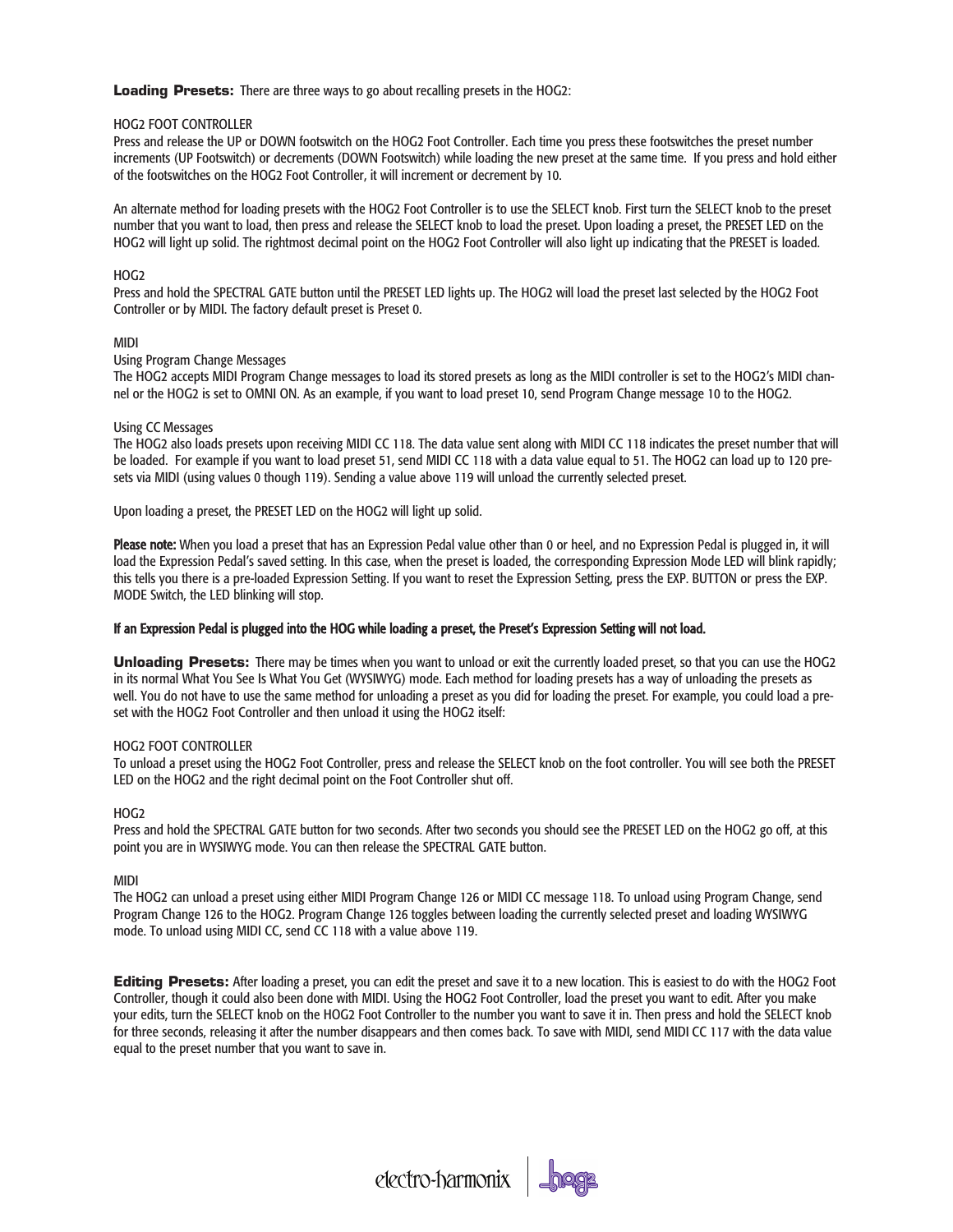## **MIDI FUNCTIONALITY**

Connect the MIDI OUT of your keyboard, computer or other MIDI device to the HOG2's MIDI IN jack.

#### MIDI CC MESSAGES

Using MIDI Control Change (CC) messages you can control all of the front panel controls on the HOG2 via MIDI. Here is a list of the CC messages the HOG2 responds to and the acceptable range of values for each message.

|             | 501                                                                                                                         | $\overline{6}$                                                                                                         | $\overline{5}$                                                                                                           | $\overline{102}$                                                                       |                                                                                     | 8                                                |                                                                                        |                                                                                           |                                                                             |                                                                                      | $^{8}$                                      | 88                                                                                         | $^{22}$                                                              | 8 <sup>o</sup>                                                 |                                                                        | S8                                                                                                                       |                                                                                                                             | L4                                                                                                                                                          |                                                                                                                             | 96                                                                                                                   |                                                                            |                                                                                   | $\overline{4}$                                                                                                                | MIDI CC             |
|-------------|-----------------------------------------------------------------------------------------------------------------------------|------------------------------------------------------------------------------------------------------------------------|--------------------------------------------------------------------------------------------------------------------------|----------------------------------------------------------------------------------------|-------------------------------------------------------------------------------------|--------------------------------------------------|----------------------------------------------------------------------------------------|-------------------------------------------------------------------------------------------|-----------------------------------------------------------------------------|--------------------------------------------------------------------------------------|---------------------------------------------|--------------------------------------------------------------------------------------------|----------------------------------------------------------------------|----------------------------------------------------------------|------------------------------------------------------------------------|--------------------------------------------------------------------------------------------------------------------------|-----------------------------------------------------------------------------------------------------------------------------|-------------------------------------------------------------------------------------------------------------------------------------------------------------|-----------------------------------------------------------------------------------------------------------------------------|----------------------------------------------------------------------------------------------------------------------|----------------------------------------------------------------------------|-----------------------------------------------------------------------------------|-------------------------------------------------------------------------------------------------------------------------------|---------------------|
|             | <b>ORIGINAL Slider</b>                                                                                                      | -1 OCTAVE Slider                                                                                                       | -2 OCTAVES Slider                                                                                                        | DRY OUTPUT Slider                                                                      | Button                                                                              | EXP. REVERSE                                     |                                                                                        |                                                                                           |                                                                             |                                                                                      | EXP. MODE Button                            | Button<br><b>SPECTRAL GATE</b>                                                             | Footswitch<br>ENVELOPE                                               | EXP. Footswitch                                                |                                                                        | BYPASS Footswitch                                                                                                        |                                                                                                                             | Expression Control<br>FREEZE + GLISS                                                                                                                        |                                                                                                                             | PEDAL - Fine<br><b>EXPRESSION</b>                                                                                    | <b>MASTER VOL Slider</b>                                                   |                                                                                   | PEDAL - Coarse<br><b>EXPRESSION</b>                                                                                           | <b>HOG2 CONTROL</b> |
| and filter. | Controls the ORIGINAL slider which sets<br>through the expression modes, envelope<br>the volume of the dry signal that goes | octave below your original notes.<br>the volume of the synthesized notes 1<br>Controls the -1 OCTAVE slider which sets | sets the volume of the synthesized notes 2<br>Controls the -2 OCTAVES slider which<br>octaves below your original notes. | Controls the DRY OUTPUT slider seting<br>the volume of the un-effected dry signal      | and off. The associated LED will light<br>accordingly                               | Toggles the EXP. REVERSE function on             | through the modes.<br>MIDI data; you do not need to cycle                              | expression mode upon receiving the proper<br>The HOG2 will jump directly to a given       | FREEZE+VOL, WAH WAH and FILTER                                              | VOLUME, FREEZE+GLISS.<br>OCTAVE BEND, STEP BEND,                                     | Selects and activates the Expression Modes: | and off. The associated LED will light<br>accordingly<br>Toggles the SPECTRAL GATE mode on | ENV. is on, its LED will light<br>Toggles ENV. mode on and off. When | Equivalent to pressing and holding down<br>the EXP. Footswitch | effect mode, the STATUS LED will update<br>accordingly.                | Toggles the HOG2 between bypass and<br>MODE is set to VOLUME, WAH WAH or                                                 | expression modes: OCTAVE BEND, STEP<br>modes. It will not work when the EXP.<br>BEND, VOLUME and both FREEZE                | using MIDI CC 64 which is normally used<br>FREEZE+GLISS in the following<br>by keyboard sustain pedals. It also allows<br>Allows controls over FREEZE+GLISS | see CC #4 for coarse control over the EXP<br>needed for very fine pitch control. Please<br>MODES                            | A fine tune control over the expression<br>MODE LEDs. This is generally only<br>pedal parameter selected by the EXP. | sets the output volume of the HOG2<br>Controls the MASTER VOL slider which | expression control.<br>but it also works with CC #36 for a finer                  | Works as expression pedal for parameter<br>selected by the EXP. MODE LEDs. For<br>most purposes, this CC will work fine alone | <b>EXPLANATION</b>  |
|             | 0127                                                                                                                        | 0127                                                                                                                   | 0127                                                                                                                     | 0127                                                                                   | 64127 = $ON$                                                                        | $0.63 = QFF$<br>60.127 = FILTER                  | $HVM HVM = 6S$ <sup>-0.</sup><br>TOA                                                   | $40.49$ = FREEZE +<br>GLISS                                                               | $30.39 = FREEZE +$<br>2029 = VOLUME                                         | BEND<br>$1019 = STERB$ BEND                                                          | $0.9 = OCTAVE$                              | $0.63 = QFF$<br>$64.127 = ON$                                                              | $0.63 = QFF$<br>$64.127 = ON$                                        | $0.63$ = FSW Release<br>$64127 =$ FSW Press                    | $64.127 = EFFECT$                                                      | $0.63 = BYPASS$                                                                                                          |                                                                                                                             | $0 = No$ Freeze<br>intermediate values.<br>Gliss occurs with<br>127 = Freeze Hold                                                                           |                                                                                                                             | 0127                                                                                                                 | 0127                                                                       |                                                                                   | 0127                                                                                                                          | <b>RANGE</b>        |
|             |                                                                                                                             |                                                                                                                        | 125                                                                                                                      |                                                                                        |                                                                                     | 124                                              |                                                                                        | $\frac{118}{2}$                                                                           |                                                                             | $\overline{11}$                                                                      |                                             | $\frac{116}{2}$                                                                            | $\overline{5}$                                                       | $\frac{114}{11}$                                               | $\Xi$                                                                  | $\frac{1}{2}$                                                                                                            | Ξ                                                                                                                           | $\overline{a}$                                                                                                                                              | $\overline{60}$                                                                                                             |                                                                                                                      | $\overline{801}$                                                           | $\overline{101}$                                                                  | $\overline{5}$                                                                                                                |                     |
|             |                                                                                                                             |                                                                                                                        |                                                                                                                          |                                                                                        |                                                                                     |                                                  |                                                                                        |                                                                                           |                                                                             |                                                                                      |                                             |                                                                                            |                                                                      |                                                                |                                                                        |                                                                                                                          |                                                                                                                             |                                                                                                                                                             |                                                                                                                             |                                                                                                                      |                                                                            |                                                                                   |                                                                                                                               |                     |
|             |                                                                                                                             |                                                                                                                        | NO ININO                                                                                                                 |                                                                                        |                                                                                     | <b>OMMI OFF</b>                                  |                                                                                        | Load Preset                                                                               |                                                                             | Save Preset                                                                          | <b>FUNCTIONS</b>                            | <b>RESONANCE Slider</b><br>FILTER /<br>EXTRA                                               | <b>FREQUENCY Slider</b><br>FILTER /                                  | Slider<br>ENVELOPE / UPPER                                     | <b>LOWER Slider</b><br><b>ENVELOPE</b>                                 | +4 OCTAVES Slider                                                                                                        | +3 OCTAVES Slider                                                                                                           | Slider<br>+2 OCTAVES + 3RD                                                                                                                                  | +2 OCTAVES Slider                                                                                                           | Slider                                                                                                               | +1 OCTAVE + 5TH                                                            | +1 OCTAVE Slider                                                                  | +5TH Slider                                                                                                                   |                     |
|             | current channel setting even if OMNI is set<br>command must be sent on the HOG2's<br>to ON.                                 | cycles. To change omni modes the<br>accept commands on all MIDI channels.<br>The omni setting is saved during power    | When set to OMNI ON, the HOG2 will<br>current channel setting.<br>command must be sent on the HOG2's                     | power cycles.<br>channel. The omni setting is saved during<br>To change omni modes the | commands that are on its currently assigned<br>to DNNO of<br>°, it will only accept | Mode.<br>Factory Default Value. When HOG2 is set | change to What You See Is What You Get<br>119, the HOG<br>2 will unload the preset and | this CC message. If the data value is above<br>Load preset specified in the data field of | CC message will be ignored.<br>message. If the data value is above 119, the | number specified in data field of this CC<br>Save current<br>HOG2 settings to preset |                                             | HOG2's FIL'<br>Controls the RESONANCE slider in the<br>ER section.                         | HOG2's FIL'<br>Controls the FREQUENCY slider in the<br>ER section    | Controls the UPPER slider in the HOG2's<br>ENVELOPE<br>section | Controls the LOWER slider in the HOG2's<br><b>ENVELOPE</b><br>section. | sets the volume of the synthesized notes 4<br>octaves above your original notes.<br>Controls the +4 OCTAVES slider which | sets the volume of the synthesized notes 3<br>Controls the +3 OCTAVES slider which<br>octaves above<br>your original notes. | which sets the volume of the synthesized<br>Controls the +2 OCTAVES +3RD slider<br>notes 2 octaves and the major third above<br>your original notes.        | sets the volume of the synthesized notes 2<br>Controls the +2 OCTAVES slider which<br>octaves above<br>your original notes. | which sets the volume of the synthesized<br>notes I octave and the perfect fifth above<br>your original<br>notes.    | Controls the +1 OCTAVE +5TH slider<br>octave above<br>your original notes. | the volume of the synthesized notes 1<br>Controls the +1 OCTAVE slider which sets | volume of the<br>fifth above your original notes.<br>Controls the +5TH slider which sets the<br>synthesized notes a perfect   |                     |

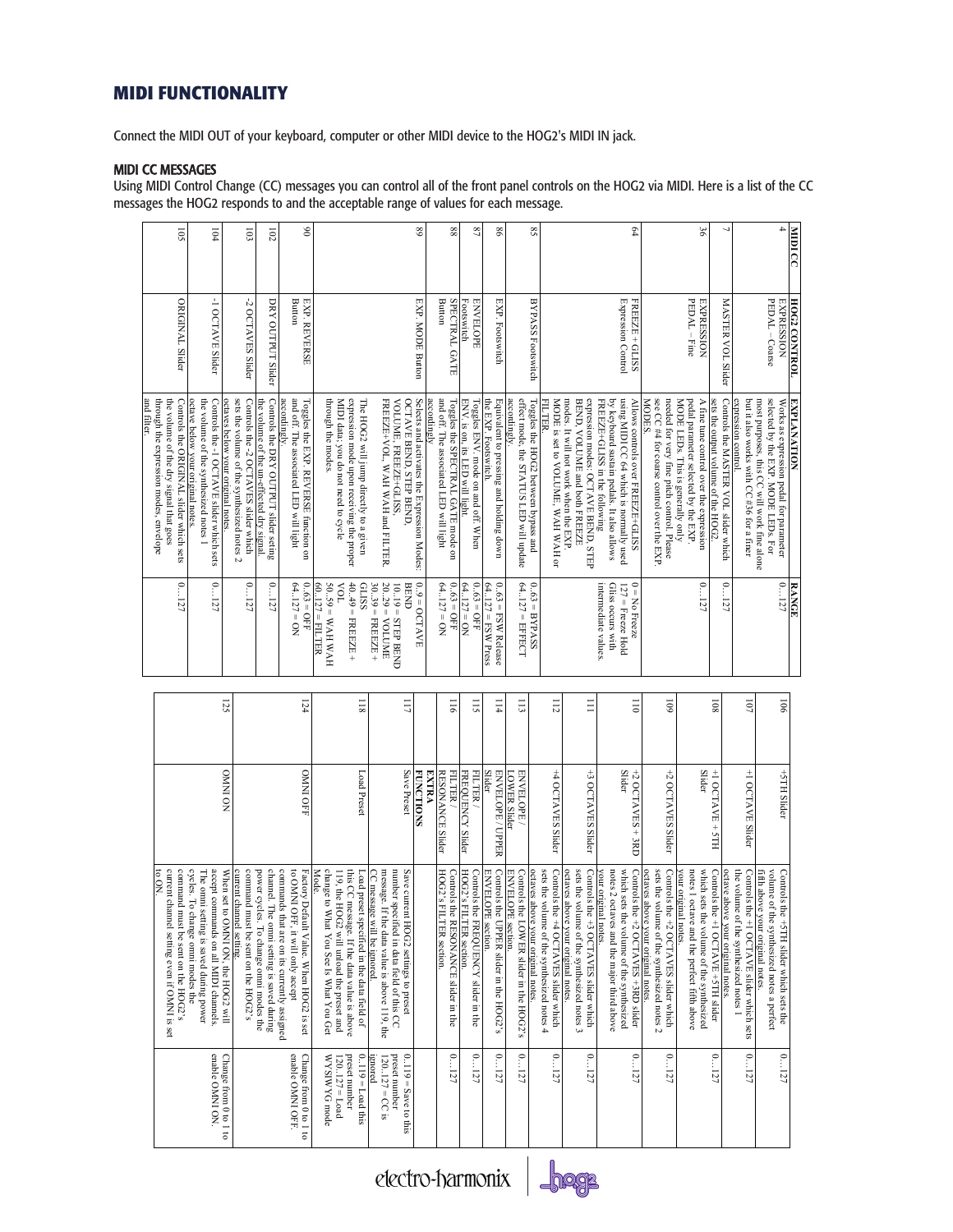#### MIDI PROGRAM CHANGE MESSAGES

Presets saved within the HOG2 can be loaded using an external MIDI device through MIDI Program Change messages. The MIDI Program Change messages must be set to the same channel that the HOG2 is set to or the HOG2 must be set to OMNI ON mode. The number of the program change message will correspond to the preset that it loads. For example to load preset 6, send MIDI Program Change #6.

| <b>MIDI PROGRAM</b>  | <b>FUNCTION</b>                                                                  |
|----------------------|----------------------------------------------------------------------------------|
| <b>CHANGE NUMBER</b> |                                                                                  |
| $0 - 119$            | Loads preset associated with the Program Change number. For example, Program     |
|                      | Change 3 will load preset number 3.                                              |
| 120                  | BYPASS/EFFECT toggle                                                             |
| 121                  | EXP. BUTTON Footswitch toggles press/release                                     |
| 122                  | ENVELOPE On/Off toggle                                                           |
| 123                  | SPECTRAL GATE On/Off toggle                                                      |
| 124                  | EXP. MODE Button Select - cycles through the 7 Expression Modes                  |
| 125                  | EXP. REVERSE On/Off toggle                                                       |
| 126                  | Load/Unload Current Preset                                                       |
| 127                  | Bypass/Reset Function: Puts the HOG2 into a reset state: enters Bypass, releases |
|                      | EXP. Button footswitch, ENVELOPE set to off, SPECTRAL GATE set to off,           |
|                      | EXP. MODE set to OCTAVE BEND, Preset is unloaded – enters WYSIWYG                |
|                      | mode. This reset is not a factory reset, it does not overwrite your presets.     |

#### MIDI PITCH BEND MESSAGES

You can modulate any of the Expression Modes using MIDI Pitch Bend. If the HOG2 is set to OCTAVE BEND, for example, you will hear the HOG2 bending notes in the same way as you would on a keyboard.

#### MIDI CHANNELS

The HOG2 can be set to any of the 16 MIDI channels or you can enable OMNI ON so that the HOG2 accepts messages on all MIDI channels. The factory default is set to Channel 1 / OMNI OFF.

#### Displaying the Current MIDI Channel

The MIDI channel is displayed during a special start up sequence:

- 1. While power is off, press and hold the EXP. Footswitch.
- 2. Continue to hold down the EXP. Footswitch while applying power and during the next step.
- 3. Upon applying power, the VOLUME LED should light up for approximately three seconds. After the VOLUME LED shuts off, the HOG2 displays the current MIDI channel setting. The MIDI channel is displayed in binary; please see the table to the right to determine the HOG2's MIDI Channel setting. Please Note: when the HOG2 is set to Channel 1, no LEDs in the EXP. MODE semi-circle will be lit.
- 4. Release the EXP. Footswitch to exit the MIDI Channel display and use the HOG2 normally.

| <b>MIDI</b>    | <b>FREEZE</b> | <b>FREEZE</b> | WAH        | <b>FILTER</b> |
|----------------|---------------|---------------|------------|---------------|
| <b>CHANNEL</b> | $+GLISS$      | $+VOL$        | WAH        | <b>LED</b>    |
|                | <b>LED</b>    | <b>LED</b>    | <b>LED</b> |               |
| 1 (default)    | off           | off           | off        | off           |
| 2              | off           | off           | off        | ON            |
| 3              | off           | off           | ON         | off           |
| $\overline{4}$ | off           | off           | ON         | ON            |
| 5              | off           | <b>ON</b>     | off        | off           |
| 6              | off           | <b>ON</b>     | off        | ON            |
| 7              | off           | <b>ON</b>     | ON         | off           |
| 8              | off           | <b>ON</b>     | ON         | ON            |
| 9              | <b>ON</b>     | off           | off        | off           |
| 10             | <b>ON</b>     | off           | off        | ON            |
| 11             | <b>ON</b>     | off           | ON         | off           |
| 12             | ON            | off           | ON         | ON            |
| 13             | <b>ON</b>     | <b>ON</b>     | off        | off           |
| 14             | ON            | ON            | off        | ON            |
| 15             | ON            | <b>ON</b>     | ΟN         | off           |
| 16             | ON            | ON            | ON         | ON            |

#### Changing the MIDI Channel

The MIDI Channel can be changed during a special start up sequence similar to the procedure for displaying the MIDI Channel:

- 1. Follow steps 1 through 3 above for displaying the MIDI Channel.
- 2. While continuing to hold down the EXP. Footswitch, press and release the EXP. MODE button to cycle through the 16 MIDI Channels. Follow the table above to determine the LED pattern needed for the MIDI Channel setting you require.
- 3. Release the EXP. Footswitch to save the new MIDI Channel setting and use the HOG2 normally. The MIDI Channel setting is saved during power cycles.

#### Factory Reset

The following procedure resets the HOG2 to its factory settings. It will set the MIDI channel to its default setting (Channel 1) and overwrite all presets to their original factory settings:

- 1. While power is off, press and hold both the BYPASS and EXP. Footswitches.
- 2. Continue to hold down both footswitches while applying power and during the next step.
- 3. After applying power, continue to hold down the footswitches until you see all of the LEDs start to blink.
- 4. Release the footswitches. The HOG2 is now restored to factory settings. You can now use the HOG2